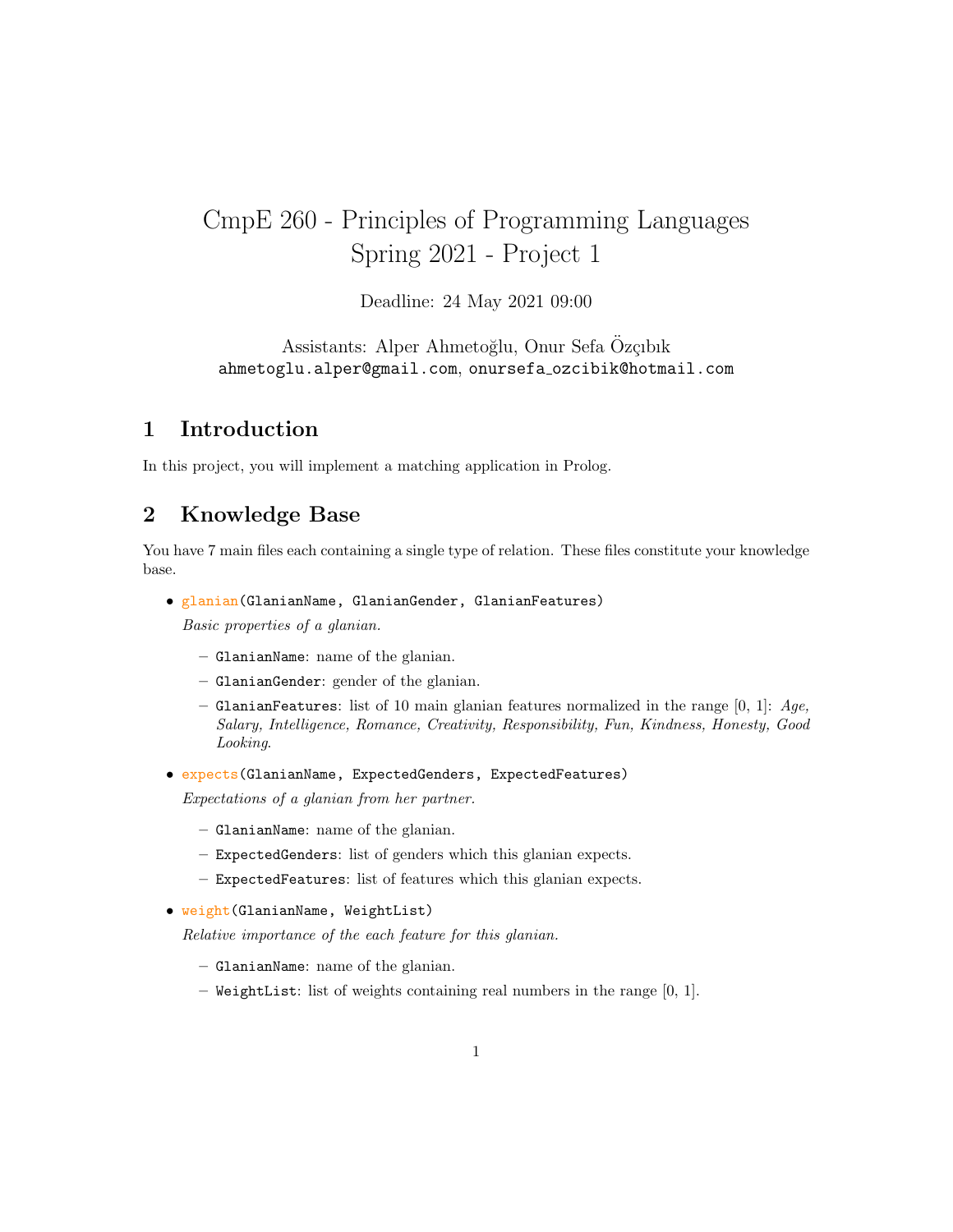• likes(GlanianName, LikedActivities, LikedCities)

Activities and cities which this glanian likes.

- GlanianName: name of the glanian.
- LikedActivities: list of activities which this glanian likes.
- LikedCities: list of cities which this glanian likes.
- dislikes(GlanianName, DislikedActivities, DislikedCities, Limits)

Activities and cities which this glanian dislikes and her tolerable feature limits.

- GlanianName: name of the glanian.
- DislikedActivities: list of activities which this glanian dislikes.
- DislikedCities: list of cities which this glanian dislikes.
- Limits: list of lists containing tolerable limits for each feature. Each list contains two values: minimum and maximum limit. If the glanian does not have a specific limit, then the list is empty.
- city(CityName, HabitantList, ActivityList)

Basic properties of a city.

- CityName: name of the city.
- HabitantList: list of habitants that live in this city.
- ActivityList: list of activities that can be done in this city.

#### • old relation([GlanianName1, GlanianName2])

Old relationships.

- GlanianName1: name of the first glanian.
- GlanianName2: name of the second glanian.

# 3 Predicates

In this section, we will go over the predicates that you are going to implement.

#### 3.1 glanian\_distance(+Name1, +Name2, -Distance) 5 points

Given two glanians Name1 and Name2, this predicate will return the distance from Name1 to Name2. This distance is the Euclidean distance between Name1's ExpectedFeatures and Name2's Glanian-Features. It is a measure of how closer Name2 to Name1's expectations. Notice that this predicate is not symmetric.

Let  $e = [e_1, e_2, \ldots, e_{10}]$  be the ExpectedFeatures of Name1 and  $f = [f_1, f_2, \ldots, f_{10}]$  be the GlanianFeatures of Name2. Then, the glanian distance is calculated as follows:

$$
D_{glanian} = \left(\sum_{e_i \neq -1} (e_i - f_i)^2\right)^{1/2}
$$
 (1)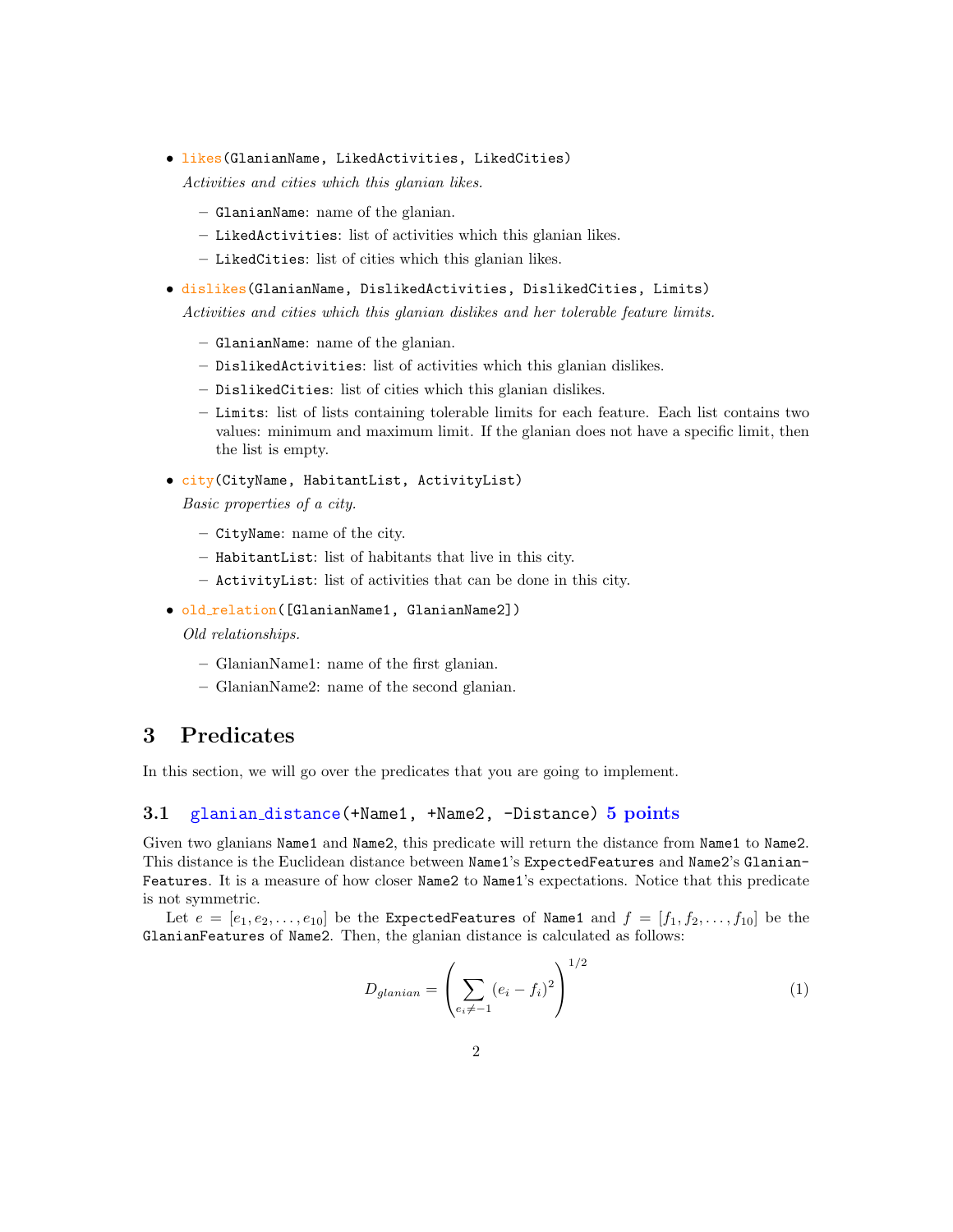For example, if  $e = [-1, 3, 4]$ ,  $f = [2, 7, 8]$ , then the glanian distance is  $\sqrt{(3-7)^2 + (4-8)^2}$ . We omit the first feature since  $e_1 = -1$  (i.e. Name1 does not care about the first feature).

#### Examples:

```
?- glanian distance(zhuirlu, josizar, D).
  D = 1.218001642035018.?- glanian distance(josizar, zhuirlu, D).
  D = 0.8932983824008639.?- glanian distance(olisor, calemi, D).
  D = 1.0484364549175118.?- glanian distance(calemi, olisor, D).
  D = 1.2979672569059668.
```
#### 3.2 weighted\_glanian\_distance(+Name1, +Name2, -Distance) 10 points

Given two glanians Name1 and Name2, this predicate will return the weighted distance from Name1 to Name2. It is almost the same as the first except that Name1 puts weights to each features, showing her preferences.

Let  $e = [e_1, e_2, \ldots, e_{10}]$  be the ExpectedFeatures of Name1,  $w = [w_1, w_2, \ldots, w_{10}]$  be the WeightList, and  $f = [f_1, f_2, \ldots, f_{10}]$  be the Glanian Features of Name2. Then, the weighted glanian distance is calculated as follows:

$$
D_{glanian} = \left(\sum_{e_i \neq -1} w_i (e_i - f_i)^2\right)^{1/2} \tag{2}
$$

 $\sqrt{ }$ For example, if  $e = [-1, 3, 4], f = [2, 7, 8], w = [-1, 0.5, 1],$  then the weighted glanian distance is  $(0.5(3-7)^2+1(4-8)^2)$ .

#### Examples:

```
?- weighted glanian distance(zhuirlu, josizar, D).
  D = 0.7717511418844807.?- weighted glanian distance(josizar, zhuirlu, D).
  D = 0.4353217993622649.?- weighted glanian distance(olisor, calemi, D).
  D = 0.40758454337719924.
```

```
?- weighted glanian distance(calemi, olisor, D).
  D = 0.9851317196192598.
```
#### 3.3 find possible cities(+Name, -CityList) 5 points

This predicate will return a list of cities which contains:

- The current city of Name.
- Name's LikedCities.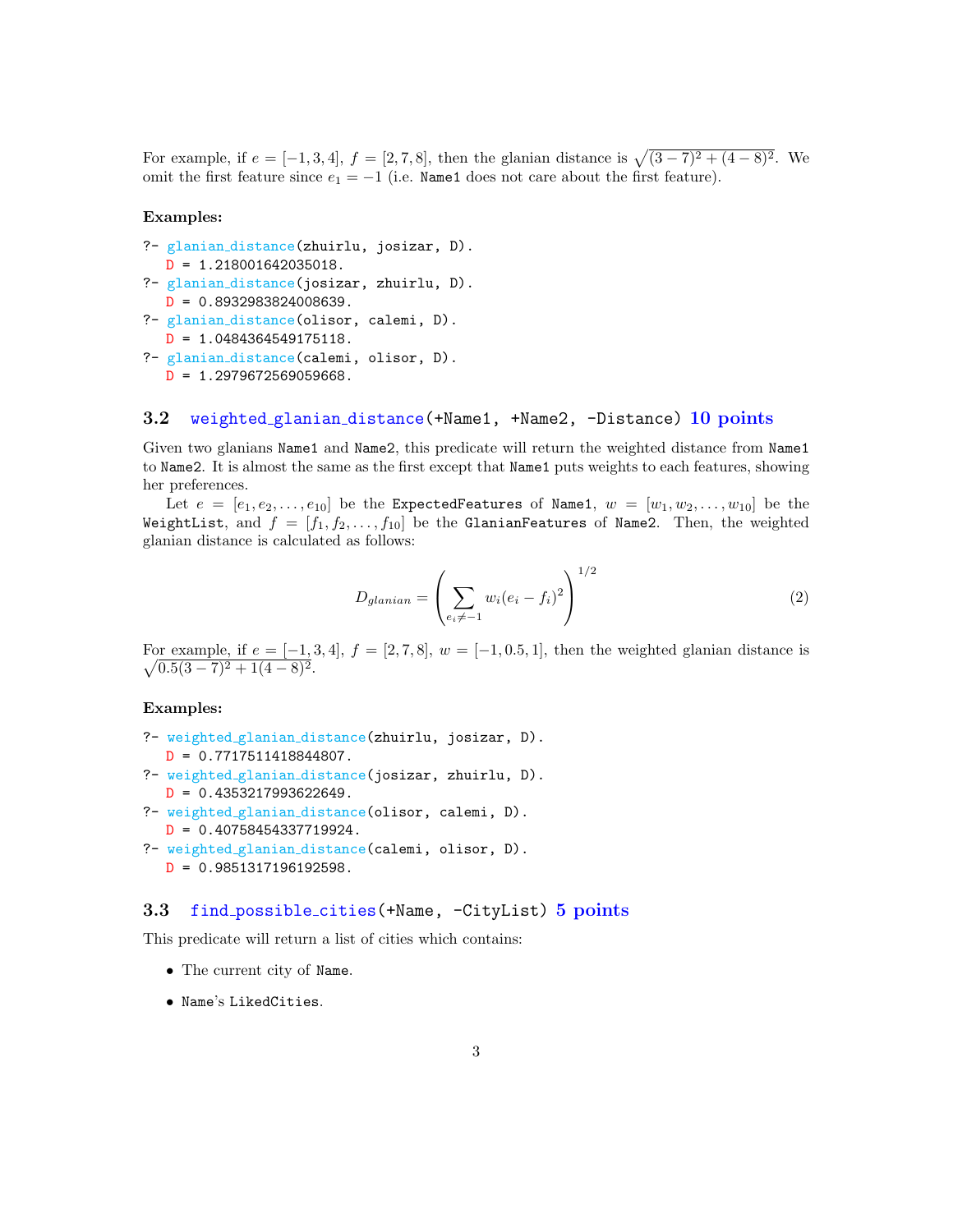#### Examples:

```
?- find possible cities(zhuirlu, CityList).
  CityList = [venis, beyroot, istenbol]
?- find possible cities(josizar, CityList).
  CityList = [corse town, seviliri, viyan]
```
### 3.4 merge possible cities(+Name1, +Name2, -CityList) 5 points

Given two glanians Name1 and Name2, this predicate will return the union of the two glanian's possible cities.

#### Examples:

```
?- merge possible cities(zhuirlu, josizar, CityList).
  CityList = [venis, beyroot, istenbol, corse town, seviliri, viyan]
?- merge possible cities(zhuirlu, zhuirlu, CityList).
  CityList = [venis, beyroot, istenbol]
```
#### 3.5 find mutual activities(+Name1, +Name2, -ActivityList), 5 points

Given two glanians Name1 and Name2, this predicate will return the list of mutual activities of two glanians. An activity is mutual if it is in both glanians' LikedActivities.

#### Examples:

```
?- find mutual activities(zhuirlu, josizar, ActivityList).
  ActivityList = []
?- find mutual activities(zhuirzaz, josizar, ActivityList).
  ActivityList = [camping, swimming]
```
#### 3.6 find possible targets (+Name, -Distances, -TargetList), 10 points

This predicate will return a list of possible glanians sorted by their distances as possible matching targets for Name. Distances should be a sorted list that contains glanian distance from Name to glanians in TargetList. The gender of each glanian in TargetList should be in ExpectedGenders of Name. For example, if a glanian has an empty list in her expects entry, then the results should be an empty list since she does not expect any gender.

#### Examples:

```
?- find possible targets(zhuirlu, Distances, TargetList)
  Distances = [0.3006409819036653, 0.3238039530333131, 0.328,
  0.3493422390722312, 0.40817398251235953, 0.4136302696853797,
  0.4190071598433611, 0.42604577218885764, 0.427071422598141|...]
  TargetList = [golkolz, jai-blava, faeno, darcaluna, anfin, aidel, bloszen,]
  sheeanth, gallan|...]
```

```
?- find possible targets(zhuirzaz, Distances, TargetList)
```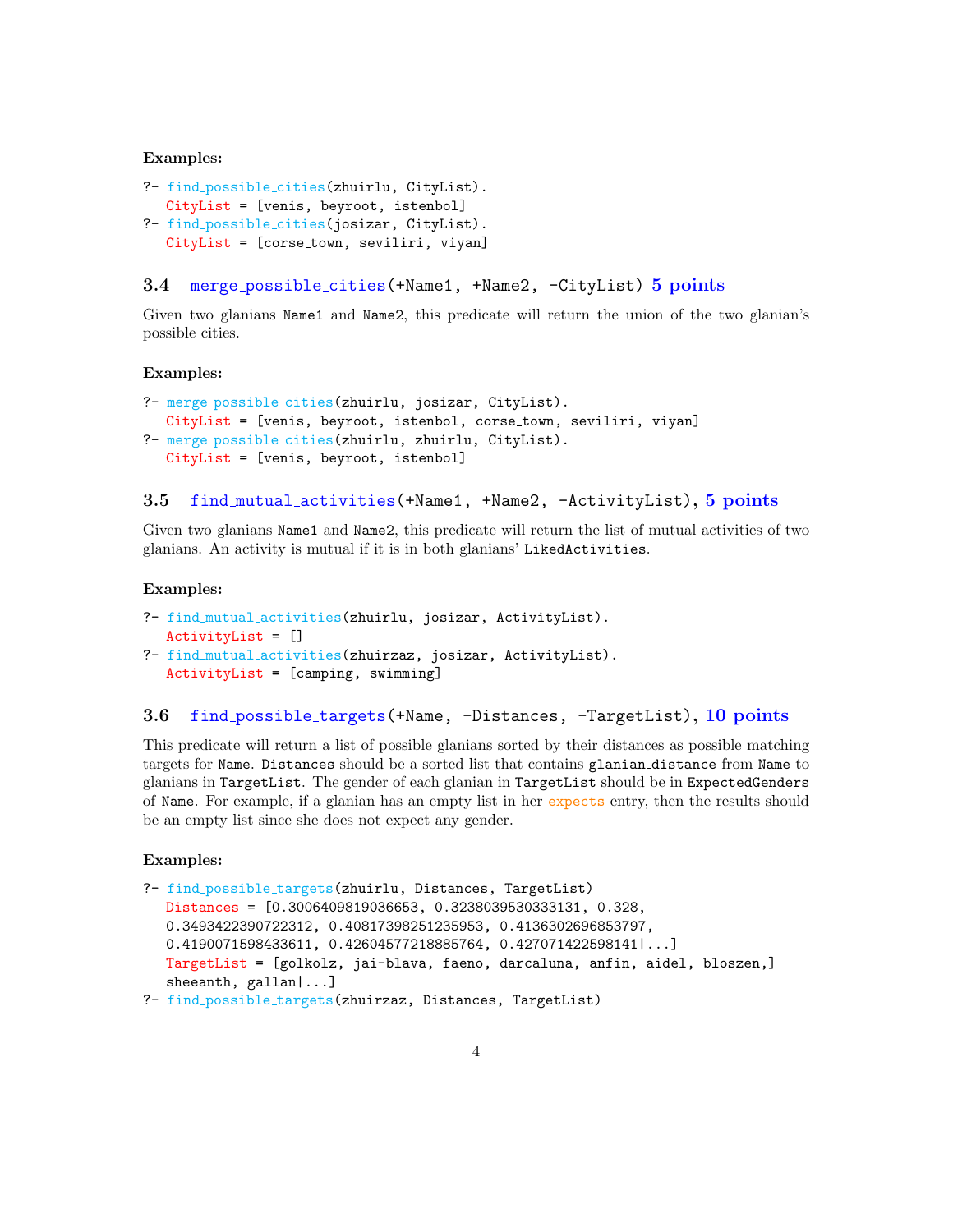```
Distances = [0.3532860031192857, 0.4758739328855911, 0.5260465758846834,
0.5502290432174586, 0.5630337467683442, 0.5718933467002392,
0.6119852939409575, 0.6136024771788328, 0.6186784302042538|...]
TargetList = [angwispm, engsangu, ranaqri, wistur, stermilky, faevine,
jodturv, wilkster, faezab|...].
```
#### 3.7 find\_weighted\_targets(+Name, -Distances, -TargetList), 15 points

This predicate will return a list of possible glanians sorted by their weighted distances as possible matching targets for Name. It is the same as the previous predicate except that the distances are calculated with weighted glanian distance(Name, Target, D).

#### Examples:

- ?- find\_weighted\_targets(zhuirlu, Distances, TargetList) Distances = [0.1385049818598595, 0.1692282511875603, 0.18459984019494705, 0.2198129454786501, 0.2261861556329211, 0.24256776991183307, 0.24317945842525432, 0.2508943801682293, 0.25718034333906625|...], TargetList = [jai-blava, golkolz, darcaluna, zazgo, brakea, sheeanth, lield, aidel, dignarv|...]
- ?- find weighted targets(zhuirzaz, Distances, TargetList) Distances = [0.26687880957468313, 0.30606038946586994, 0.3115456467357552, 0.3784484363820255, 0.3926651652489688, 0.40451883516098475, 0.40884393844106337, 0.4164695787209433, 0.41727860117671983|...], TargetList = [angwispm, engsangu, stermilky, nyax, wistur, ranaqri, thali, dorfae, faezab|...]

## 3.8 find my best target(+Name, -Distances, -ActivityList, -CityList, -TargetList), 20 points

This predicate will use all the other restrictions to find possible matching targets together with possible activities in possible cities. So in the end, a glanian will enter her name and will get a list of distances to her matching targets, and activities that can be done in possible cities. We can read each element in four of these lists as follows:

"Name and TargetList[i] can do ActivityList[i] in City[i]. This matching is close to the Name's preferences by Distances[i]."

The restrictions are as follows (index i can be read as for all elements in the list):

- 1. Name and Target[i] should not have any previous oldrelation.
- 2. Name should either like City[i] or be a habitant of City[i] (i.e. predicate 3.3), or there should be an Activity[i] in City[i] that is also in LikedActivities of Name.
- 3. Activity[i] should not be in DislikedActivities of Name.
- 4. City[i] should not be in DislikedCities of Name.
- 5. City[i] should be in CityList where merge possible cities(Name, Target, CityList) is true (i.e. the city should be in the merged possible cities).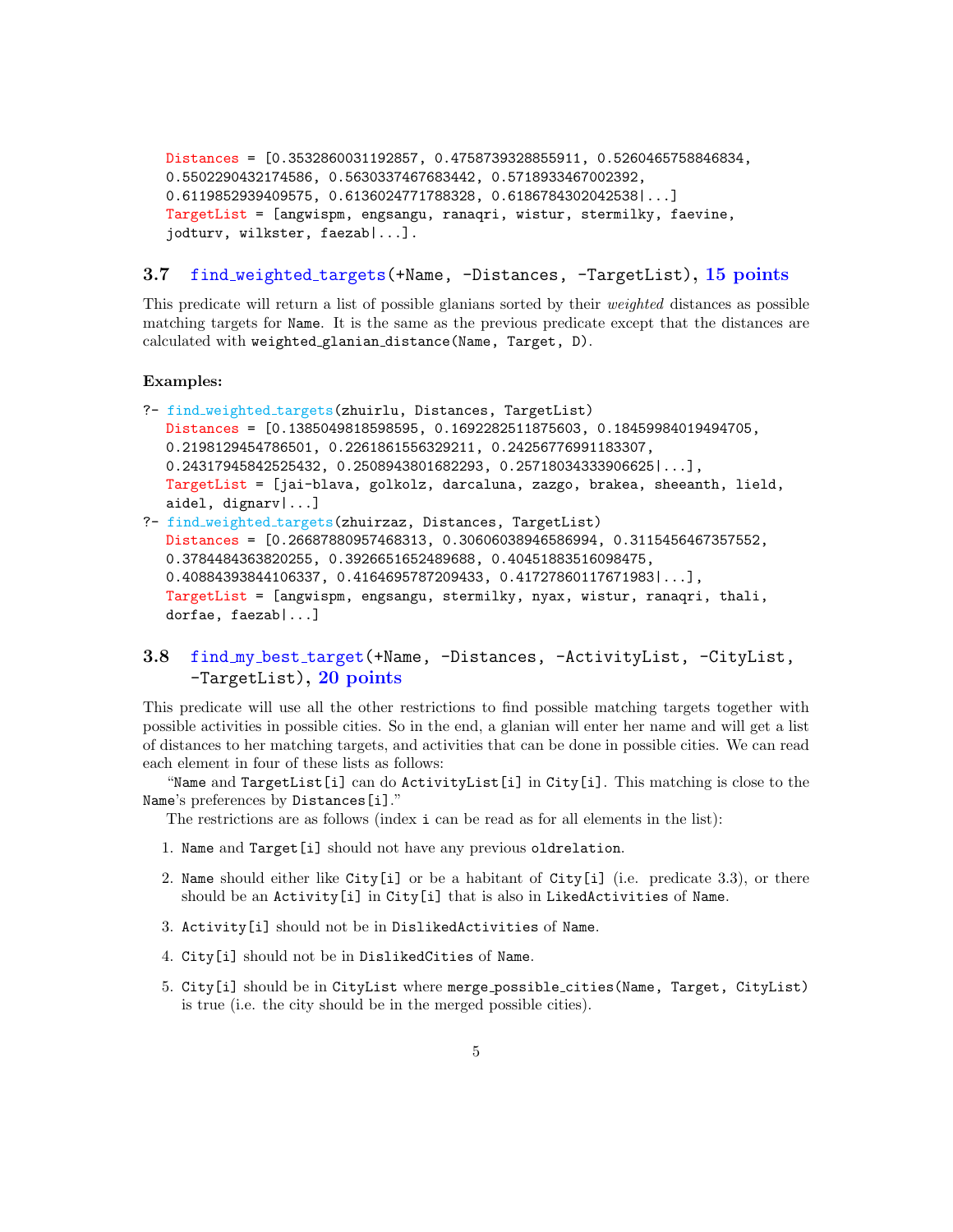- 6. Target[i]'s gender should be in the expected gender list of Name.
- 7. Target[i]'s features should be in the tolerance limits (see dislikes) of Name.
- 8. The intersection between Name's DislikedActivities and Target[i]'s LikedActivities should not be more than two. In other words, there should not be three or more conflicting activities.

You should return all (Distance, Activity, City, Target) pairs that satisfy the above criterions in respective lists. Use weighted glanian distance(Name, Target, Distance) for the distance metric. Note that there might be more than one activity in a city for a found match.

#### Example:

```
?- find my best target(josizar, Distances, ActivityList, CityList, TargetList).
  Distances = [0.5972048350440575, 0.5972048350440575, 0.5972048350440575,
  0.5972048350440575, 0.5972048350440575, 0.5972048350440575,
  0.5972048350440575, 0.5972048350440575, 0.5972048350440575|...]
  ActivityList = [bird watching, bird watching, board gaming, boxing, camping,
  card_game, circus, circus, collecting_leaves|...]
  CityList = [corse town, viyan, corse town, viyan, viyan, viyan, corse town,
  seviliri, seviliri|...]
  TargetList = [tizstarb, tizstarb, tizstarb, tizstarb, tizstarb, tizstarb,
  tizstarb, tizstarb, tizstarb|...]
?- find my best target(anthgall, Distances, ActivityList, CityList, TargetList).
  Distances = [0.2726177800511184, 0.2726177800511184, 0.2726177800511184,
  0.2726177800511184, 0.2726177800511184, 0.2726177800511184,
  0.2726177800511184, 0.2726177800511184, 0.2726177800511184|...]
  ActivityList = [art gallery, basketball, basketball, bird watching,
  board gaming, camping, card game, circus, circus|...]
  CityList = [honk gonh, honk gonh, neu fork, neu fork, seaghoul, neu fork,
  neu fork, honk gonh, lonudonu|...],
```
TargetList = [gembzynth, gembzynth, gembzynth, gembzynth, gembzynth, gembzynth, gembzynth, gembzynth, gembzynth|...].

### 3.9 find my best match(+Name, -Distances, -ActivityList, -CityList, -TargetList), 25 points

This predicate is similar to the previous predicate with some additional constraints. In this predicate, we also take the matching target's preferences into account. The restrictions are as follows (additional constraints are highlighted):

- 1. Name and Target[i] should not have any previous oldrelation.
- 2. Name should either like City[i] or be a habitant of City[i] (i.e. predicate 3.3), or there should be an Activity[i] in City[i] that is also in LikedActivities of Name.
- 3. Target[i] should either like City[i] or be a habitant of City[i] (i.e. predicate 3.3), or there should be an Activity[i] in City[i] that is also in LikedActivities of Target[i].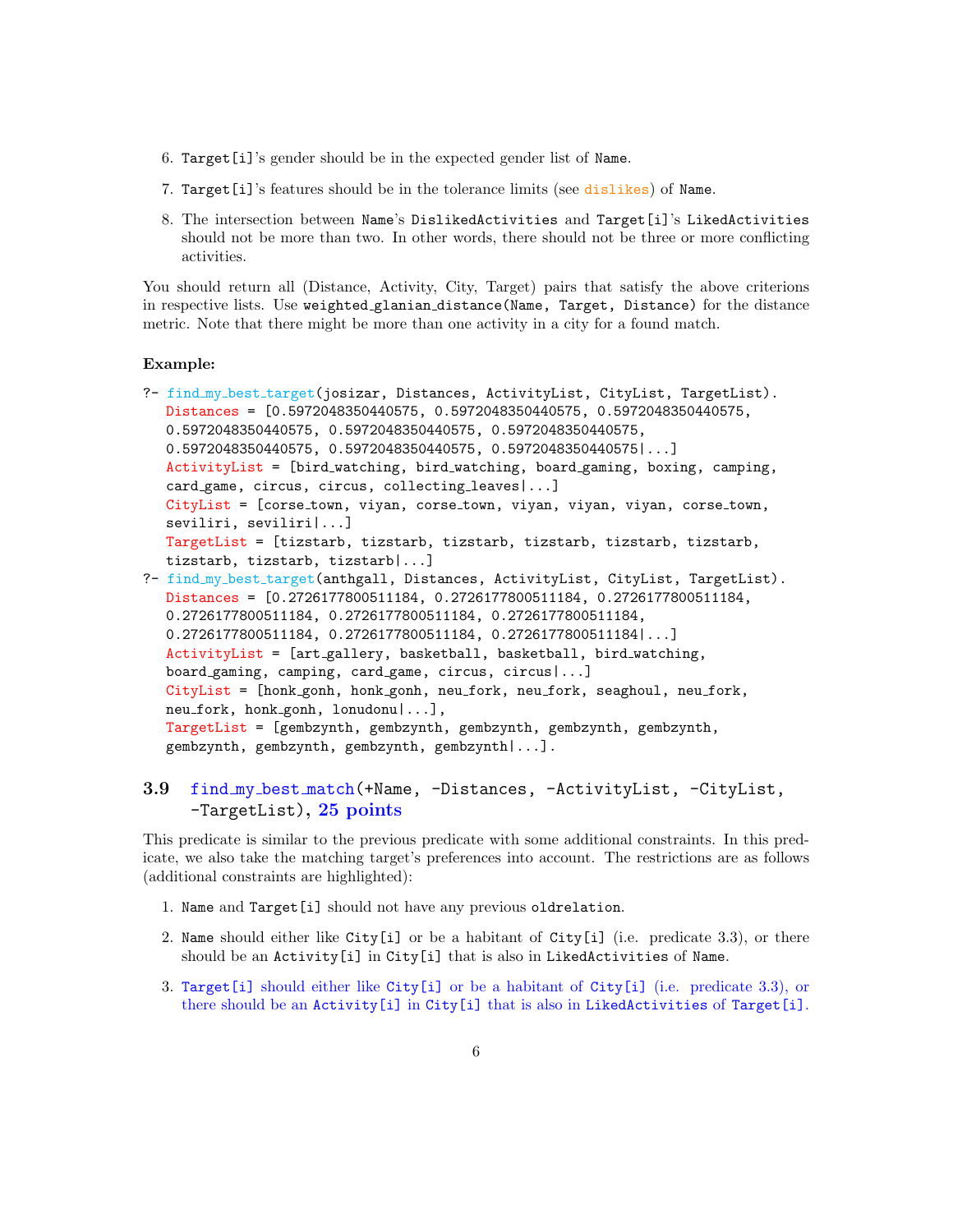- 4. Activity[i] should not be in DislikedActivities of Name and Target[i].
- 5. City[i] should not be in DislikedCities of Name and Target[i].
- 6. City[i] should be in CityList where merge possible cities(Name, Target, CityList) is true (i.e. the city should be in the merged possible cities).
- 7. Target[i]'s gender should be in the expected gender list of Name.
- 8. Name's gender should be in the expected gender list of Target[i].
- 9. Target[i]'s features should be in the tolerance limits (see dislikes) of Name.
- 10. Name's features should be in the tolerance limits of Target[i].
- 11. The intersection between Name's DislikedActivities and Target[i]'s LikedActivities should not be more than two. In other words, there should not be three or more conflicting activities.
- 12. The intersection between Name's LikedActivities and Target[i]'s DislikedActivities should not be more than two.

You should return all (Distance, Activity, City, Target) pairs that satisfy the above criterions in respective lists. Use the following equation for the distance:

$$
\frac{\text{wgd}(\text{Name, Target, Distance}) + \text{wgd}(\text{Target, Name, Distance})}{2}
$$
 (3)

where wgd is weighted glanian distance. Note that there might be more than one activity in a city for a found match.

#### Examples:

```
?- find my best match(anthgall, Distances, ActivityList, CityList, TargetList).
  Distances = [0.5363785971188019, 0.5363785971188019, 0.5363785971188019,
  0.6186453156203476, 0.6186453156203476, 0.6186453156203476,
  0.6186453156203476, 0.6186453156203476, 0.6186453156203476|...],
  ActivityList = [art gallery, jet skiing, jet skiing, circus, crafting,
  frisbee, jet_skiing, napping, paint | ... ],
  CityList = [honk gonh, honk gonh, lonudonu, lonudonu, lonudonu,
  lonudonu, lonudonu, lonudonu, lonudonu|...],
  TargetList = [kezdark_, kezdark_, kezdark_, azraur, azraur, azraur,
  azraur, azraur, azraur|...].
?- find my best match(nysow, Distances, ActivityList, CityList, TargetList).
  Distances = [0.657633337325202, 0.6699707062805402, 0.6699707062805402,
  0.6699707062805402, 0.6699707062805402, 0.6699707062805402,
  0.6699707062805402, 0.6704309489109601, 0.6704309489109601|...]
  ActivityList = [card game, card game, crafting, drink, judo, park, photo,
  bird watching, camping|...]
  CityList = [venis, venis, venis, seviliri, venis, ansterdum, venis,
  ansterdum, ansterdum|...]
  TargetList = [amamort, narvvine, narvvine, narvvine, narvvine, narvvine,
  narvvine, shadvae, shadvae|...]
```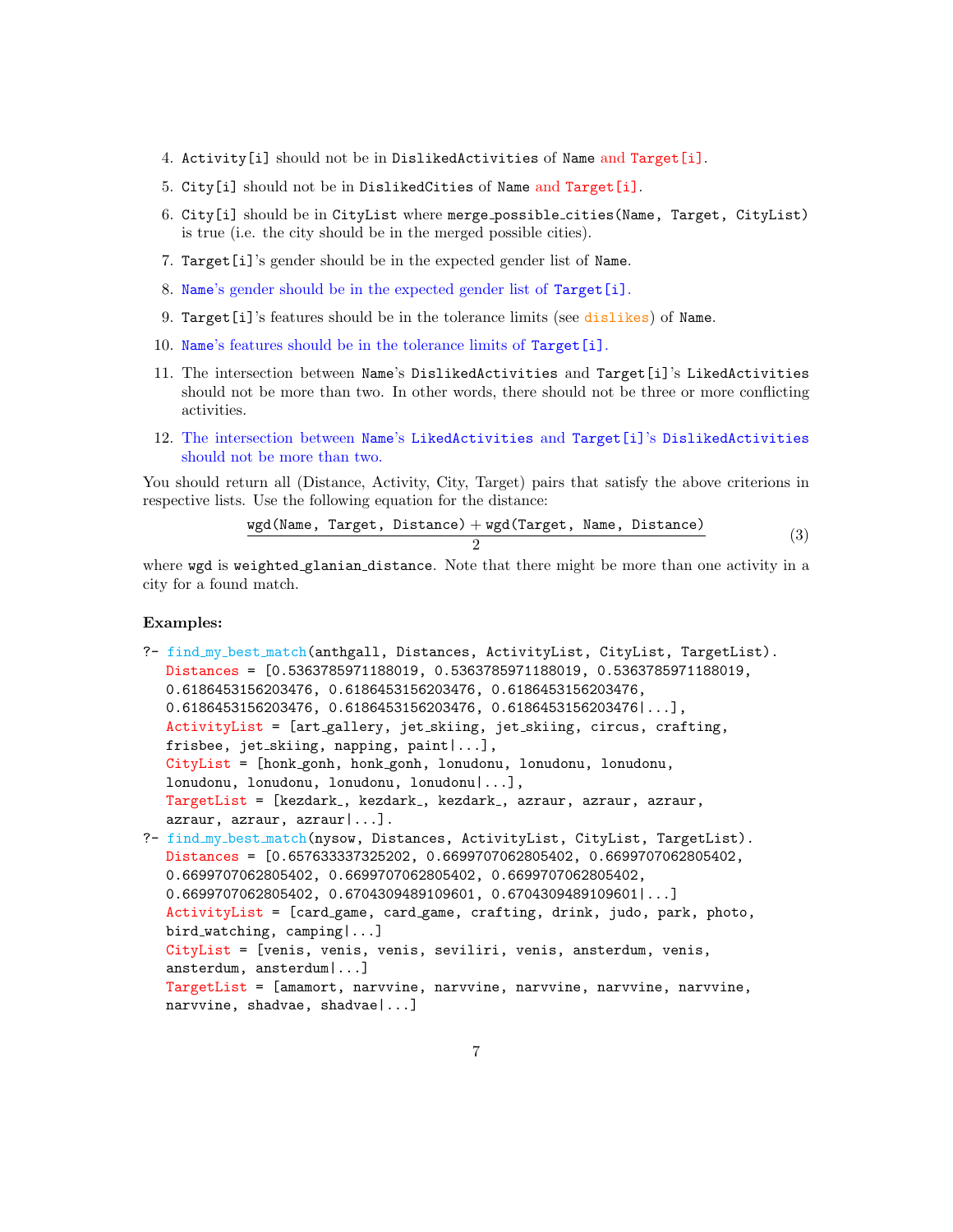### 3.10 Bonus (5 points)

Implement a new predicate which you can decide its arguments that will find the 10 best matches in the whole database. List these 10 matches in a text file top10.txt as follows:

```
alper - cagla
alper - mehmet
...
```
Permutations are not allowed in this list (i.e. there should not be an entry cagla - alper).

# 4 Documentation

Please explain what each predicate is for with comments in the code. Codes with no comments might lose points if a predicate is hard to understand.

# 5 Submission

You will submit two files: solution.pl, feedback.txt. Your code should be in one file named solution.pl. First four lines of your solution.pl file must have exactly the lines below since it will be used for compiling and testing your code automatically:

```
% name surname
% student id
% compiling: yes
% complete: yes
```
The third line denotes whether your code compiles correctly, and the fourth line denotes whether you completed all of the project, which must be no if you're doing a partial submission. This whole part must be lowercase and include only the English alphabet. Example:

```
% alper ahmetoglu
% 2012400147
% compiling: yes
% complete: yes
```
We are interested in your feedback about the project. In the feedback.txt file, please write your feedback. This is optional, you may leave it empty and omit its submission.

# 6 Tips and Tricks

Although the project seems long at first glance, it can be done in a reasonable amount of time. Therefore, do not panic.

- Do not rush. First think about the requirements, what you need, how you can solve it in a modular way. If you can verbally describe your needs, you can probably implement it easily.
- Try to formalize the problem, then try to convert the logic formulate to Prolog.